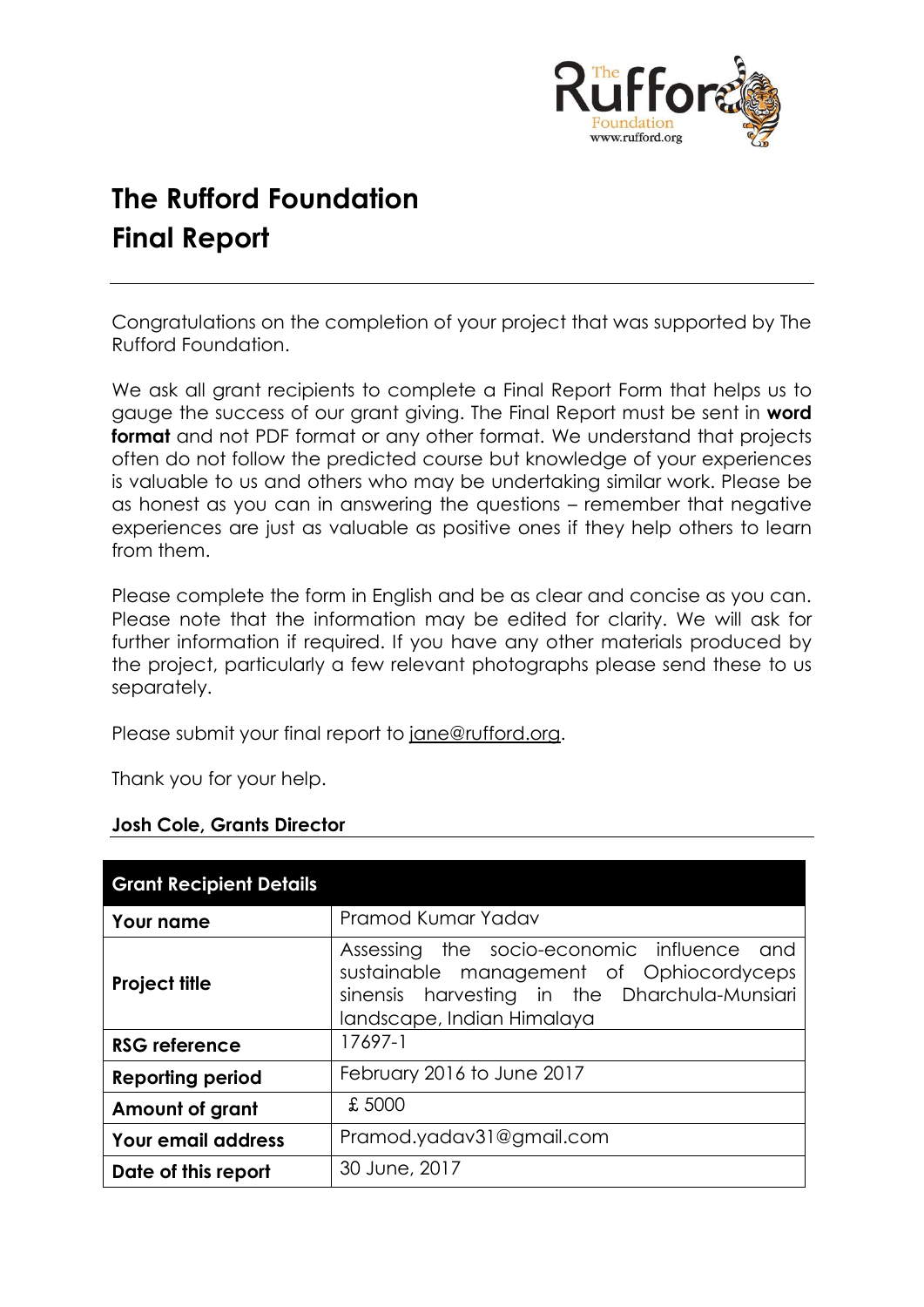

## **1. Please indicate the level of achievement of the project's original objectives and include any relevant comments on factors affecting this.**

| <b>Objective</b>                                                                                                                                  | achieved<br>$rac{2}{9}$ | Partially<br>achieved | Fully<br>achieved | <b>Comments</b>                                                                                                                                                                                                                                                                                               |
|---------------------------------------------------------------------------------------------------------------------------------------------------|-------------------------|-----------------------|-------------------|---------------------------------------------------------------------------------------------------------------------------------------------------------------------------------------------------------------------------------------------------------------------------------------------------------------|
| To understand the socio-<br>economic impact of the<br>harvesting and trade of<br>caterpillar fungus on the<br>rural people of the study<br>area   |                         |                       |                   | The team has collected data through<br>questionnaire surveys and<br>group<br>discussion with stakeholders. The aim<br>was to interview a cross-section of the<br>community that reflects age, gender,<br>types of employment or livelihood<br>participation<br>traditional<br>and<br>in<br>activities.        |
| understand<br>the<br>To<br>environmental<br>and<br>conservation awareness<br>of the harvesters<br>and<br>their practices during the<br>collection |                         |                       |                   | Outreach<br>programmes<br>the<br>on<br>conservation and sustainability<br>of<br>caterpillar fungus were carried out<br>among stakeholders.                                                                                                                                                                    |
| Documentation<br>of<br>the<br>harvesting<br>habitat,<br>process and selling of the<br>caterpillar fungus                                          |                         |                       |                   | Interviews<br>conducted<br>were<br>to.<br>document procedure of harvesting,<br>cleaning and preservation of the<br>harvest, and selling them to the small-<br>time traders. The caterpillar fungus<br>habitats<br>also assessed<br>were<br>by<br>transect walk and species locations<br>were recorded by GPS. |
| the<br>study<br>local<br>To<br>management<br>practice<br>for<br>the<br>sustainable<br>harvesting<br><b>of</b><br>the<br>caterpillar fungus        |                         |                       |                   | The team has conducted interviews<br>discussions<br>with<br>group<br>and<br>stakeholders<br>to<br>understand<br>local<br>practices<br>the<br>management<br>for<br>species.                                                                                                                                    |

## **2. Please explain any unforeseen difficulties that arose during the project and how these were tackled (if relevant).**

The project team has worked hard in the Dharchula-Munsiari landscape for the collection of data regarding the harvesting, trade, and habitat as well as management practices of caterpillar fungus (*Ophiocordyceps sinensis*). The session of collection of the species starts at the beginning of May till the end of July every year. The duration of the collection period depends on many factors like local weather, condition of snow in alpine meadows, elevation of collection site, etc. In the beginning, people of the study area were quite doubtful about our true intentions because trans-boundary trade of the species is illegal in the region. This made the project implementation difficult initially.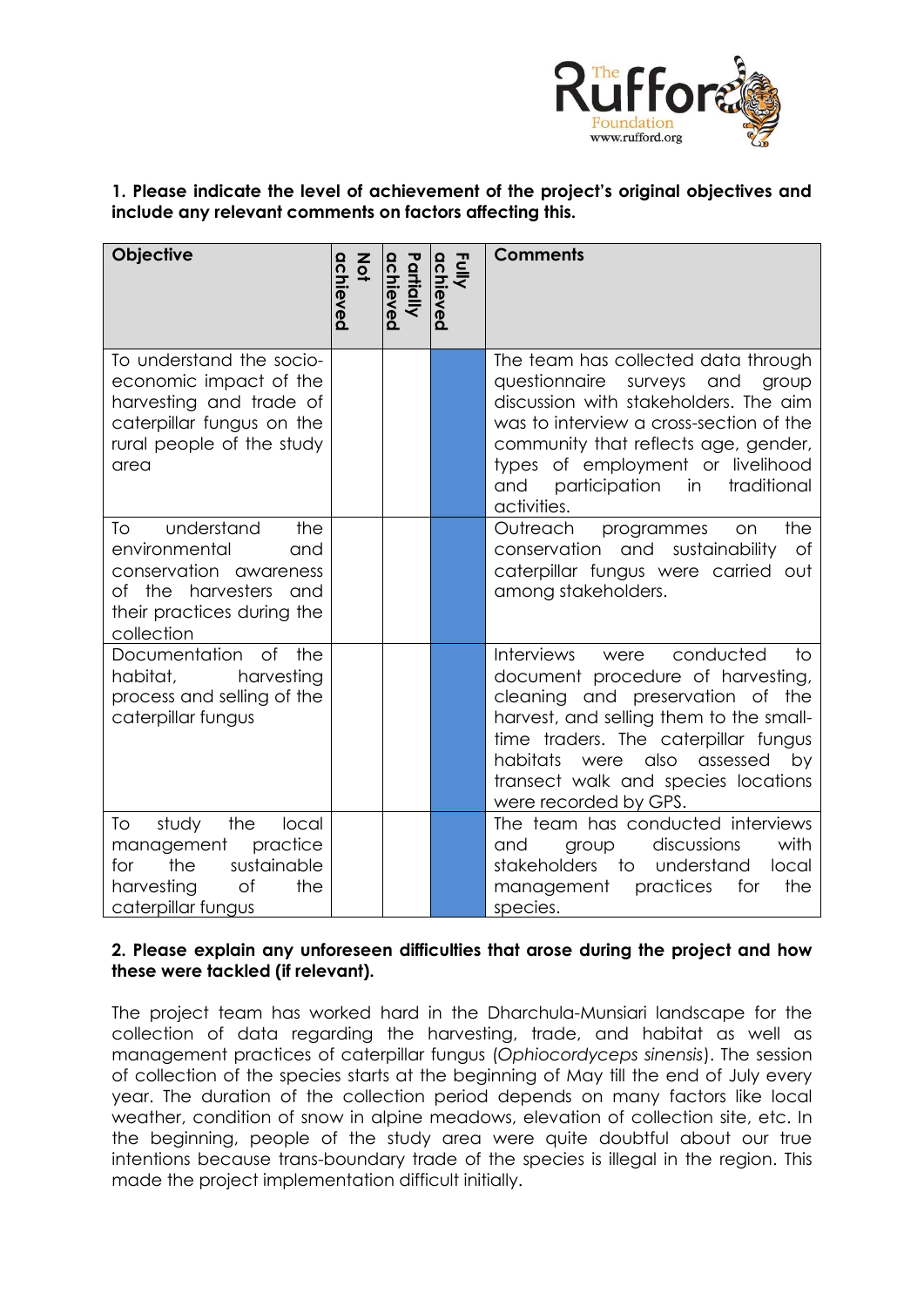

To overcome the initial resistance from local community, the project team made every effort to try to convince them that project aim is not going to harm their activities, and the objective of our study is to make the harvesting of the fungus sustainable so that the people can keep on getting long term benefits from it by not letting the species to get extinct. For this, the team conducted outreach and developed strong network within stakeholders to implement the project.

## **3. Briefly describe the three most important outcomes of your project.**

Caterpillar fungus is a flagship species of the Himalaya and one of the world's most expensive natural medicinal resources, almost like gold. In the Dharchula-Munsiari landscape, it is inhabited mostly in isolated patches of alpine meadows (elevation from 3,500 to 4,500 m asl) of Gori and Kali Valleys. Data for the study was collected through questionnaire surveys, Participatory Rural Appraisal and Rapid Rural Appraisal methods, and following outcomes have been reported.

## **I. Documentation of harvesting process and selling**

The harvesting season of caterpillar fungus starts in the beginning of May and lasts till the end of June and it depends on many factors like the local weather, condition of snow in the pasture and elevation of the collection site. The harvesters recline on the ground over the high-altitude expanses, attentively scanning the terrain. It is a difficult task requiring attention and tolerance for harvesting. Indeed, the height and thickness of caterpillar fungus are so small almost like stalk of an apple that it cannot be easily seen. But mountain people work very hard since it is considered particularly strenuous, the enterprise is highly profitable. Caterpillar is first dug out of the ground it is covered in dirt and the best way to remove this layer is with a toothbrush. During cleaning process careful consideration must be taken not to damage or break the caterpillar fungus. After drying in shade, species is ready to trade and people store it in a dry place to save from moisture.

Due to the resource scarcity and high publicity, both the demand and the price of the caterpillar fungus is very high causing fierce competition among harvesters and traders. Over the last decade, Himalayan villagers have become astute to the commercial potential of caterpillar fungus. They harvest it, and then sell it to the local traders. These traders feed the growing demands in Asia's fast growing urban centres, as well as that of the western countries.

#### **II. Socio-economic impact of harvesting and trade**

Harvesting and trade of caterpillar fungus plays a significant role in economy of communities who are living inside the landscape. Harvesters spend this income on child education, family healthcare and subsistence needs for whole year. Furthermore, they do not have to rely completely on agriculture which again is subjected to rainfall and wildlife depredation. Thus, the income derived through the collection and trade of this precious caterpillar fungus has led to an enhanced empowerment of marginal communities, often living in extremely remote locations, who used to secure their survival only through pastoral and agricultural activities. But there is a dark side also to the harvesting of caterpillar fungus. In addition to having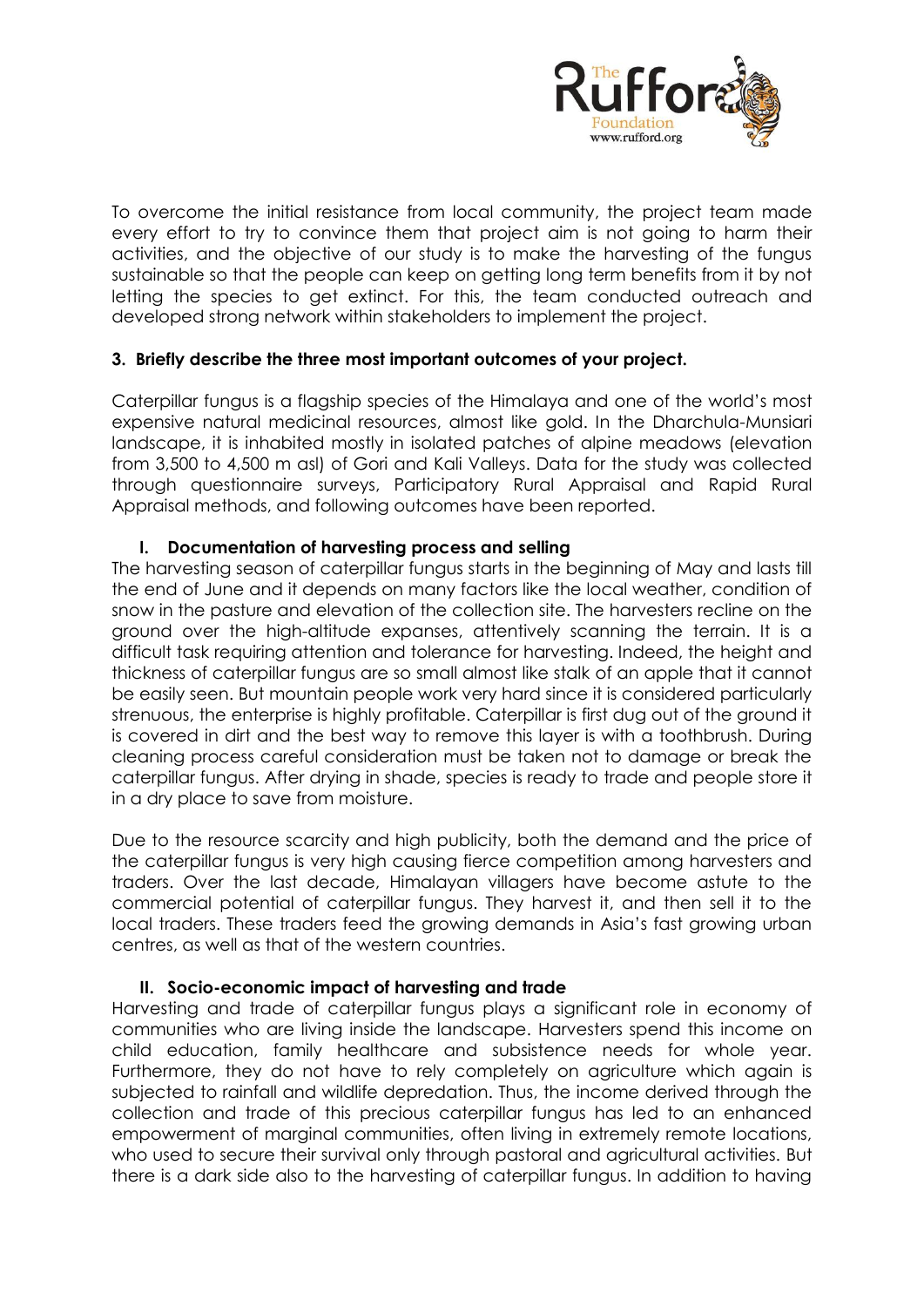

to brave harsh climates to find caterpillar fungus, its rarity means that there are no guarantees that a collector will find anything at all. Some villagers return with nothing to show, for their weeks of hardship in high altitude snow fields and many fall ill. People often return to the village with snow blindness, painful joints, and problems of breathing. In the past, community disputes mostly occurred over grazing rights, now they are mostly fought over access to caterpillar fungus resources, and some of these turn violent.

Thousands of villagers go for mass collection of the species each year, along with their tents, food, other consumables and domestic animals. These huge aggregations in the remote pastures are bound to destroy the pristine nature of the ecosystems and the threatened species that inhabit them. Ultimately, increasing trade-induced over-harvesting seems almost certainly responsible for declining populations of the caterpillar fungus, which needs to be assessed more scientifically.

#### **III. Impact harvesting on the spices and its habitat**

Despite increase in price and demand of caterpillar fungus, results show harvest at local level is decreasing and on the other hand the number of harvesters has increased. Ultimately, increasing trade induced over-harvesting seems almost certainly responsible for declining populations. The study results reveal that overharvesting and decreasing population of the caterpillar fungus are causing threats for the species survival in natural habitat of its occurrences. In the landscape, habitat of caterpillar fungus (alpine meadows) also support many endangered flora and fauna including the snow leopard that might get affected due to anthropogenic pressure of harvesters.

## **4. Briefly describe the involvement of local communities and how they have benefitted from the project (if relevant).**

The team targeted different groups of people for these activities and put a special emphasis on making young people, especially school students, environmentally aware. The team discussed on various issues ranging from the harvest and trade of the caterpillar fungus of different *Ophiocordyceps* range countries (China, Bhutan, India and Nepal) till the public opinion on possible policy solutions for addressing various challenges in the Indian context. People were encouraged to be more environmentally friendly and less polluting while visiting the alpine meadows or collecting caterpillar fungus. They were asked to minimise the use of plastic and bring back the non-biodegradable wastes from the meadows while returning to their village after the collection period is over.

#### **5. Are there any plans to continue this work?**

During collection period, threats such as overgrazing, chopping of trees for firewood, non-degradable garbage in the vicinity of harvesters' camps, increased human population in alpine pastures etc. probably have a deleterious effect on caterpillar fungus and environment. Ground-dwelling birds, charismatic megafauna and vegetation composition might be also deterred by harvesters' activities. There is need of long-term field studies on conservation challenges and impacts of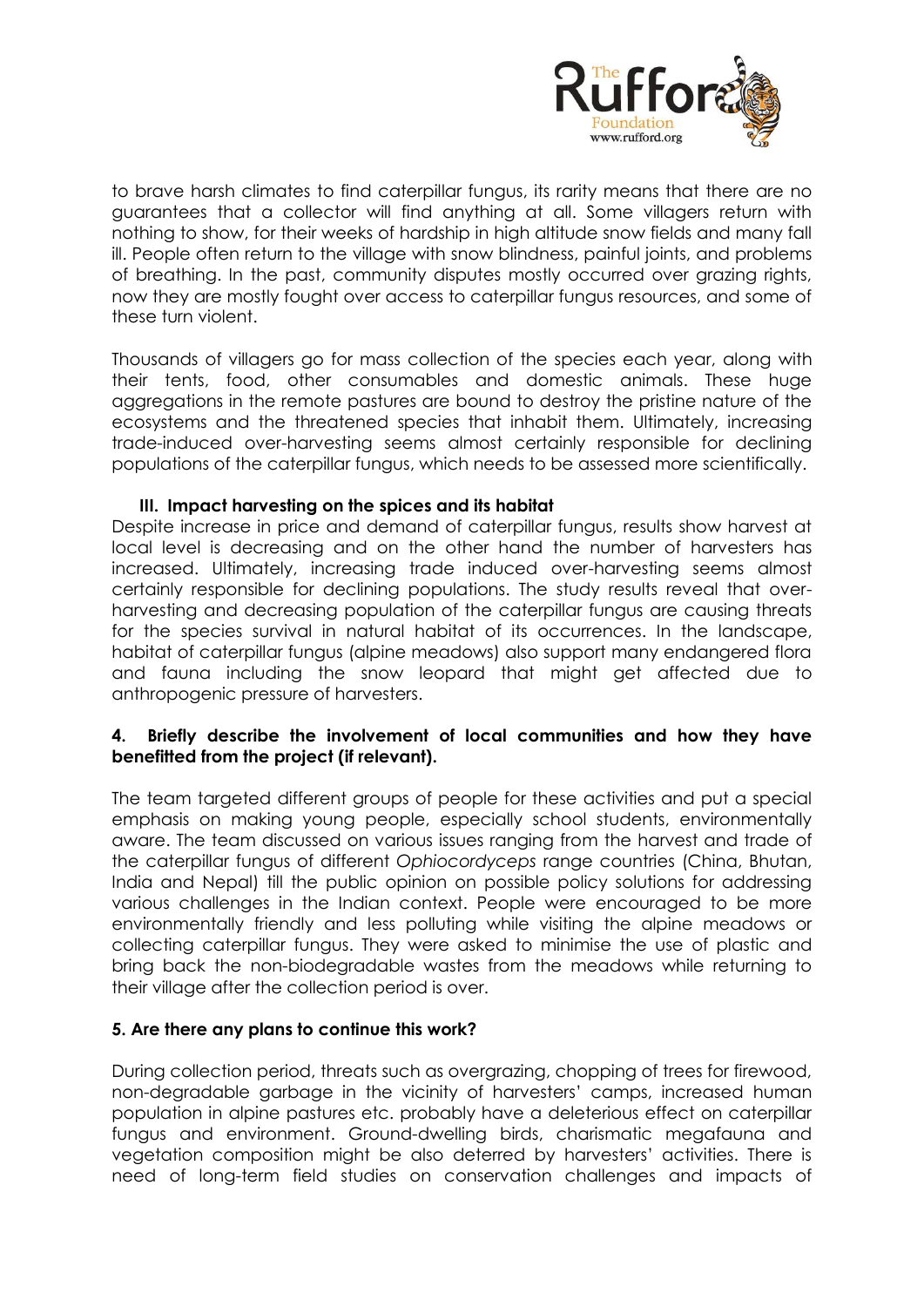

anthropogenic pressure on the species as well as its habitat, data on these aspects are minuscule in the region. The team is developing a study to address above mentioned issues in the region.

## **6. How do you plan to share the results of your work with others?**

The results from the study will be publicised among the stakeholders and the issues regarding the conservation and sustainability of the caterpillar fungus will be highlighted for the benefit of the species and the people. Journal articles on results of the project have submitted in peer-reviewed journals and presented at national and international conferences to disseminate the findings. A report on project finding will be also submitted to the stakeholders.

#### **7. Timescale: Over what period was The Rufford Foundation grant used? How does this compare to the anticipated or actual length of the project?**

Initially the project was awarded for 12 months. Since the harvesting period of caterpillar fungus is confined to only 30- 45 days (between May to July), the team was unable to complete project objectives on the proposed schedule. For successful completion of the proposed assignments, the project team has requested to the RSG for an additional 6 months.

#### **8. Budget: Please provide a breakdown of budgeted versus actual expenditure and the reasons for any differences. All figures should be in £ sterling, indicating the local exchange rate used.**

| <b>Item</b>                                    | Budgeted<br>moum | <b>Actual</b><br>Amount | <b>Differenc</b><br>$\mathbf \sigma$ | <b>Comments</b>                                                                                                 |
|------------------------------------------------|------------------|-------------------------|--------------------------------------|-----------------------------------------------------------------------------------------------------------------|
| Per diem for two<br>research assistants        | 504              | 610                     | $+106$                               | Due to remote and tough terrain<br>field<br>assisted<br>were<br>more<br>employed                                |
| Rucksack and Field shoes                       | 248              | 240                     | -8                                   |                                                                                                                 |
| Data storage devices                           | 80               | 75                      | $-5$                                 |                                                                                                                 |
| Travel expenses                                | 721              | 910                     | $+189$                               | has visited<br>team<br>remote<br>The I<br>villages by the hired taxi where<br>no public transport was available |
| Food and<br>accommodation during<br>field work | 2520             | 2684                    | $+164$                               | Volunteers were also engaged for<br>the field work                                                              |
| Expenses for outreach<br>programme             | 512              | 210                     | $-302$                               |                                                                                                                 |
| Contingency                                    | 110              | 80                      | $-30$                                |                                                                                                                 |
| Communication                                  | 51               | 51                      |                                      |                                                                                                                 |
| Report and publication                         | 254              | 140                     | $-114$                               | Report has been prepared<br>and<br>articles on findings<br>journal<br>are                                       |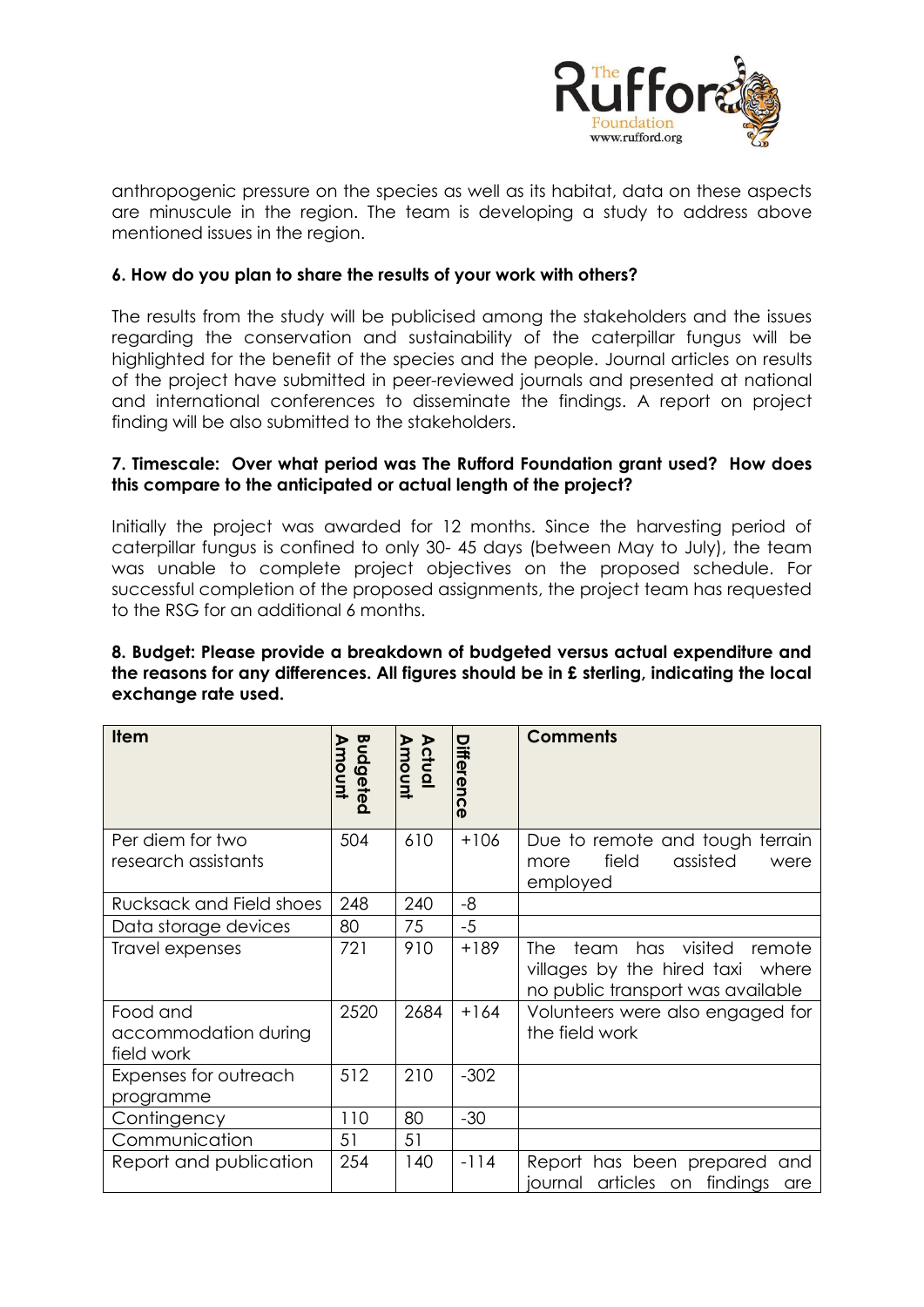

|       |      |      |        | under review |
|-------|------|------|--------|--------------|
| Total | 5000 | 5000 | ∽<br>◡ |              |

## **9. Looking ahead, what do you feel are the important next steps?**

The regulation of rampant exploitation and implementation of scientific sustainable harvesting should be carried out for the survival of caterpillar fungus and to conserve pristine alpine meadows. Government policies should be formulated and implemented subsequently to integrate conservation, livelihood and governance for this species in the region. Thus, the holistic management of the species should be preferable not only for conservation prospective but also for economic wellbeing of the indigenous communities.

#### **10. Did you use The Rufford Foundation logo in any materials produced in relation to this project? Did the RF receive any publicity during the course of your work?**

The RF received publicity during the course of this project on different notational and international arena. The project team had used the Rufford Foundation logo on produced materials for following conferences/events:

- 1. Role of Park and Sanctuaries in Protecting India's Biodiversity (1th to 13th May, 2016).This international meeting at the University of Chicago Centre in New Delhi.
- 2. Conservation Asia 2016 (29th June to 2nd July, 2016) International Conference of the Society for Conservation Biology (SCB) and Association for Tropical Biology and Conservation (ATBC) at the National University of Singapore.
- 3. Fostering Grassroots Conservation in India A Rufford Initiative, 2017 (23rd to 26th April, 2017) Ranthambore, India. This conference was organised to bring the Rufford grant recipients on a common platform to develop strong networks for conservation in India.
- 4. Presentation during a certificate course in ecology and conservation (AFEC-2016)at the Xishuangbanna Tropical Botanical Garden Yunnan, China
- 5. Final Report of project for the stakeholders.

## **11. Any other comments?**

#### **Acknowledgements**

The project team is extremely thankful to the Rufford Foundation), Conservation Leadership Programme (CLP) and Idea Wild Grant to provide funds to carry out this extremely relevant research to conserve caterpillar fungus. Finally, the project would not have been feasible without the generous permissions and every possible help by the officials and the field staffs of the Forest Department of Uttarakhand, for which the project team forever indebted to them.